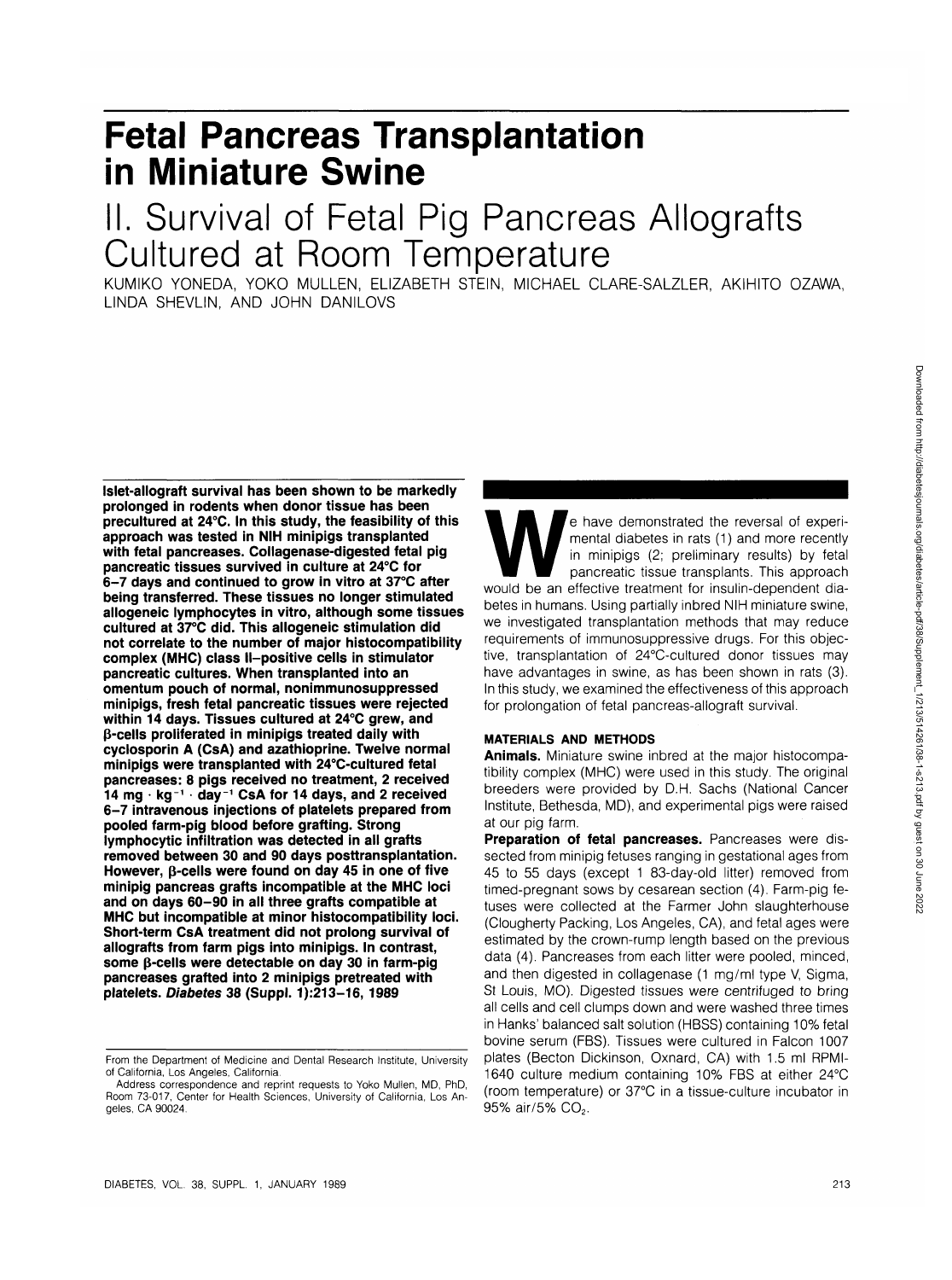## FETAL PIG PANCREAS-ALLOGRAFT SURVIVAL

#### TABLE 1

Abrogation of mixed islet-lymphocyte culture (MILC) responses by 24°C culture of fetal pancreases

| Experiment<br>no. | Fetal age<br>(days) |           |                | Stimulation index* |              |                      |              |           |  |  |
|-------------------|---------------------|-----------|----------------|--------------------|--------------|----------------------|--------------|-----------|--|--|
|                   |                     | Responder |                |                    | 24°C culture |                      | 37°C culture |           |  |  |
|                   |                     | ID no.    | cpmt           | Fresh              | wk           | 2 wkt                | wk           | 2 wk      |  |  |
|                   | $55 - 57$           | 56        |                | l .5               | 1.2(1.6)     | 0.1                  | (3.6)        |           |  |  |
| ົ                 | $57 - 60$           | 56        | $1693 \pm 316$ | 1.7(2.3)           | 0.4(2.5)     | 0.2(23.4)            | 0.9(14.3)    | 1.2(4.2)  |  |  |
|                   | $65 - 70$           | 56        |                | 2.5(2.3)           | 0.4(0.9)     |                      | 1.1(6.5)     | 1.5 (4.8) |  |  |
|                   | 75–80               | 39        | $205 \pm 56$   | 17.8(3.0)          | 3.2(3.5)     | 1.7 (10.2)           | 4.3(12.1)    | (3.9)     |  |  |
| 5                 | 75-80               | 56        | $1693 \pm 316$ | 12.6(11.7)         | 3.2(1.0)     | i (4.6)<br>$\cdot$ 1 | 10.3(3.9)    | 0.9(7.6)  |  |  |

Half of the plates containing fetal pancreatic tissues were cultured at 24°C, and the remaining half were cultured at 37°C in 95% air/5% CO<sub>2</sub>. MILC assays were performed in a protocol similar to mixed lymphocyte culture with 5  $\times$  10<sup>6</sup> irradiated single pancreas cells as stimulators and the same number of allogeneic lymphocytes as responders. Percentage of class II—positive cells in islet cells is given in parentheses.

\*(cpm in wells of islet cells + responder lymphocytes)/cpm in wells of lymphocytes alone.

fCounts per minute of responder alone.

tAfter a 1-wk culture at 24°C, plates were moved into a 37°C tissue-culture incubator.

**Insulin contents in cultured tissues and medium.** Insulin was extracted from pancreatic tissues by acid-alcohol (pH 1.5), and culture medium was collected daily from each plate. Insulin was measured by a double-antibody radioimmunoassay. Detailed procedures have been described elsewhere (4).

**Mixed islet-lymphocyte culture (MILC).** Pooled pancreases from two to three litters of farm-pig fetuses of similar age were prepared for culture. Half of the plates were placed at 24°C, the remaining half at 37°C. MILC assays were performed on fresh (after overnight culture at 37°C) and cultured tissues by preparing single pancreas cells with dispase (cat no. P-6141, Sigma) digestion. Half a million irradiated (3000 rad) single cells were cultured together with the same number of adult pig peripheral blood lymphocytes (PBLs) in a tissue-culture incubator. [<sup>3</sup> H]thymidine was added on day 5, and the cells were harvested after 6 h. The same minipig was used as a responder in each series of experiments. Stimulation indices (Sis) were calculated as the counts per minute (cpm) of wells containing both lymphocytes and irradiated islet cells divided by the counts per minute of wells with lymphocytes alone.

#### TABLE 2

#### Survival of fetal pig pancreas allografts cultured at 24°C

|                      | Donor | Recipient | ID<br>no. | Treatment* |                     | Histological observation of graft+ |        |              |            |
|----------------------|-------|-----------|-----------|------------|---------------------|------------------------------------|--------|--------------|------------|
| Incompatibilities    |       |           |           | Donor‡     | Recipient§          | Removal                            | β      | Donor typell | Infiltrate |
| $MHC I + II + Minor$ | cd    | CC.       | 515       | $+$        |                     | 45 days                            | $+$    | $^{+}$       | $+ + +$    |
| $MHC II + Minor$     | ag    | ac        | 218       | $^{+}$     |                     | 36                                 | 0      | $\ddot{}$    | $+ + +$    |
|                      | ag    | ac        | 521       | $^{+}$     |                     | 90                                 | 0      | 0            | $+ +$      |
| MHC I<br>+ Minor     | dg    | dd        | 217       | $^{+}$     |                     | 35                                 |        | $^+$         | $+ + +$    |
|                      | dg    | dd        | 215       | $+$        |                     | 90                                 |        | $^{+}$       | $+ + +$    |
| Minor                | cd    | cd        | 327       | $+$        |                     | 58                                 | $+$    | $^{+}$       | $+ +$      |
|                      | cd    | cd        | 512       | $^{+}$     |                     | 60                                 | $^{+}$ | $^{+}$       | $+ +$      |
|                      | cc    | cc        | 723       | $^{+}$     |                     | 93                                 | $\pm$  | ┿            | $+ +$      |
| $MHC I + II + Minor$ | Farm  | CC        | 212       | $^{+}$     | $CsA$ , 14 days $#$ | 30                                 | 0      |              | $++$       |
|                      | Farm  | CC        | 322       | $^{+}$     | CsA, 14 days        | 30                                 | 0      |              | $+ + +$    |
|                      | Farm  | cd        | 513       | $^{+}$     | Platelets           | 30                                 | $^{+}$ | $^+$         | $+ + +$    |
|                      |       |           |           |            |                     | 60                                 | 0      | 0            | $+ +$      |
|                      | Farm  | cd        | 516       | $+$        | Platelets**         | 35                                 | $\pm$  |              | $+ + +$    |
|                      |       |           |           |            |                     | 79                                 | 0      |              | $+ +$      |
| Minor                | cd    | cd        | 322       | $-11$      |                     | 10                                 | 0      | Ducts        | $+ + +$    |
|                      | cd    | cg        | 753       |            |                     | 10                                 | 0      | Ducts        | $+ + +$    |

Fetal pancreatic tissues were transplanted into an omentum pouch of normal minipigs after culture at 24°C for 6-7 days. MHC, major histocompatibility complex; minor, minor histocompatibilities.

+, Present; -, absent.

 $t$ Presence of different cell types within the graft: 0, none observed;  $+$ , small amount;  $++$ , moderate amount;  $++$ , many.

t-Fetal pancreases 45-55 days old were collagenase digested and cultured at 24°C for 7 days.

§Normal NIH minipigs were used as recipients.

||Donor cell types were not identified.

lIDonor tissues were taken from 83-day-old fetuses.

#Fourteen mg/kg cyclosporin A was given orally daily.

\*\*One to 2  $\times$  10<sup>10</sup> prepared from pooled farm-pig blood were injected intravenously 6-7 times weekly.

ttFresh pancreatic tissues.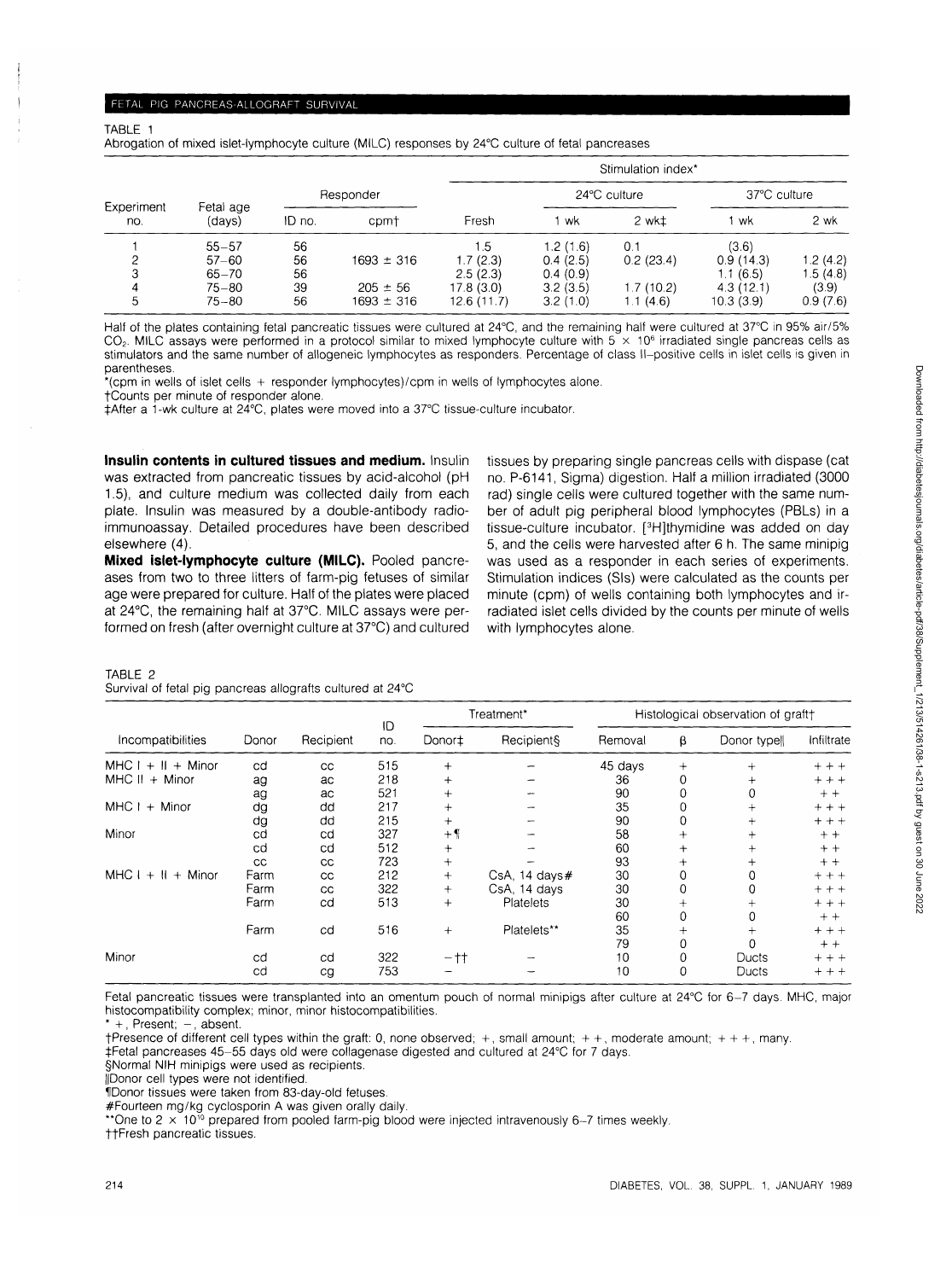**Detection of MHC class II antigens.** Class **II—**positive cells were detected in single-pancreas cell preparations by staining with 40D monoclonal antibody (gift from D.H. Sachs; 5) with biotinylated anti-mouse antibody and avidin-fluorescein isothiocyanate. Either pig or horse serum was used to block nonspecific staining, and normal mouse serum was used instead of 40D monoclonal antibody in negative controls. At least 500 cells were counted under the microscope to obtain percentages of positive cells. Special care was taken to distinguish positive staining and autofluorescence.

**Transplantation and recipient's treatment.** Pancreases from tissue-typed minipig or farm-pig fetuses were cultured at 24°C for 6-7 days for transplantation. After culture, cells and cell clusters were suspended in 100  $\mu$ I HBSS and pipetted into a small pouch made with the omentum. A total of 12 normal minipigs of both sexes, ranging in age from 3 to 15 mo, were tissue typed and used as recipients: 8 received no treatment other than transplants; 2 received cyclosporin A (CsA) at a dose of 14 mg/kg for 14 days, starting on the day of grafting; and the remaining 2 received pooled platelets before transplantation. These platelets were prepared from blood collected from several farm pigs, stored at 4°C for >1 mo to eliminate contaminating cells, and injected intravenously in a dose of 1 to 2  $\times$  10<sup>10</sup> platelets weekly. At various intervals after transplantation, grafts were removed and examined histologically by hematoxylin and eosin (HE) staining and immunoperoxidase staining for insulin.

## **RESULTS**

**Viability of fetal p-cells during 24°C culture.** Five experiments were performed on 55- to 60-day fetal pig pancreases to determine viability of fetal B-cells during culture at 24°C. Insulin contents in cultured tissues and those released into the medium had decreased considerably during culture for 6 days at either 24 or 37°C. Tissue insulin contents per pancreas decreased from 12.7  $\pm$  3.3 to 6.7  $\pm$  2.3 mU in 24 °C culture and to  $3.9 \pm 2.2$  mU in 37°C culture. Insulin released into the culture medium also decreased from 4.6  $\pm$ 2.2 mU · pancreas<sup>-1</sup> · day<sup>-1</sup> on day 1 to 2.9  $\pm$ 2.4 mU  $\cdot$  pancreas<sup>-1</sup>  $\cdot$  day<sup>-1</sup> at 24°C and from 7.3  $\pm$  3.8 to  $0.6 \pm 0.2$  mU  $\cdot$  pancreas<sup>-1</sup>  $\cdot$  day<sup>-1</sup> at 37°C.

**In vitro stimulation of allogeneic lymphocytes by cultured fetal pancreas cells.** The results of MILC assays are summarized in Table 1. Counts in wells of irradiated pancreas cells were always <250 cpm. Pig 39 was a low responder, but 56 was a high responder. Cells obtained from fresh pancreases of older pig fetuses (>70 days old) strongly stimulated allogeneic lymphocytes. After a 1-wk culture at 24°C, Sis had dropped to 3.2, and after an additional 1-wk culture at 37°C, they dropped to 1.7. By contrast, cells from younger fetal pancreases did not stimulate in MILC only 1 day after harvesting  $(1.5-2.5)$ . Sis dropped further to  $< 1.5$ after culture at 24 or 37°C. The residual cell debris and tissue fragments produced in the process of single-cell preparation were also tested in the same assay system but gave no positive responses. Percentages of class II—positive cells in pancreas cells are also shown in Table 1.

**Survival of 24°C-cultured fetal pig pancreas allografts.** Results are summarized in Table 2.  $\beta$ -Cells in collagenasedigested cultured fetal pancreases continued to grow and proliferate in recipients immunosuppressed with CsA and azathioprine (results not shown). Ten days after transplantation, pancreatic tissue fragments cultured overnight showed strong lymphocytic infiltration with a few ducts, but no cells stained for insulin. Survival of pancreatic tissues cultured at 24°C for 6-7 days was significantly different depending on immunogenetic barriers between donor and recipient. Grafts across the MHC barrier were rejected within 1 mo. However, one of the five grafts contained  $\beta$ -cells on day 45. Contrary to these grafts, β-cells were present in all three grafts removed between days 58 and 93 that differed only at non-MHC loci. However, lymphocytic infiltration was strong in all grafts. Fully allogeneic grafts from farm pigs to minipigs did not survive for 1 mo even though the recipients were treated with CsA for 2 wk. In contrast, considerable numbers of  $\beta$ -cells were detected on day 30 in farm-pig allografts that were transplanted into two minipigs treated with pooled platelets from farm pigs before transplantation. However, these  $\beta$ -cells were totally destroyed by day 60.

## **DISCUSSION**

Although the appearance of 24°C-cultured fetal pancreatic tissues was different from that of 37°C-cultured tissues, pcell viability was essentially the same for both tissues. These cells continued to grow in vitro after being transferred to 37°C culture or in vivo after transplantation. However, culture at 24°C for >8 days was deleterious to these cells (data not shown). Younger fetal pancreases (<70 days old) did not cause lymphocytic proliferation after 6-7 days in 24°C culture, although older tissues may need to be cultured for a longer period. Except in fresh pancreatic tissues, the number of class **II—**positive cells in stimulator tissues did not correspond with their ability to stimulate allogeneic lymphocytes (Table 1). We noticed that cells that stained for class II antigens in the cultured tissues were larger than those in fresh tissues. Characterization of these cells is still in progress. During transplantation, strong lymphocytic infiltration destroyed 24°C-cultured fetal pancreatic tissues. Despite the severe rejection reaction,  $\beta$ -cells were detectable in some grafts after >2 mo. Whereas a 2-wk CsA administration was ineffective, pretreatment of recipients with pooled platelets clearly prolonged  $\beta$ -cell survival. These results may indicate the possibility of suppressing host alloimmunity by immunotherapy.

#### **ACKNOWLEDGMENTS**

We thank Dr. David H. Sachs (National Cancer Institute, Bethesda, MD) for providing miniature swine and 40D antibodies, and Dr. David Winter (Sandoz Research Institute, East Hanover, NJ) for supplying CsA.

This study was supported by U.S. Public Health Service NIH Grants DK-20827 and DK-17980 and a grant from the Nora Eccles Treadwell Foundation.

#### **REFERENCES**

- Brown J, Molnar IG, Clark W, Mullen Y: Control of experimental diabetes mellitus in rats by transplantation of fetal pancreases. Science 184:1377- 79, 1974
- 2. Mullen Y: Fetal pancreas transplantation for treatment of type I diabetes: